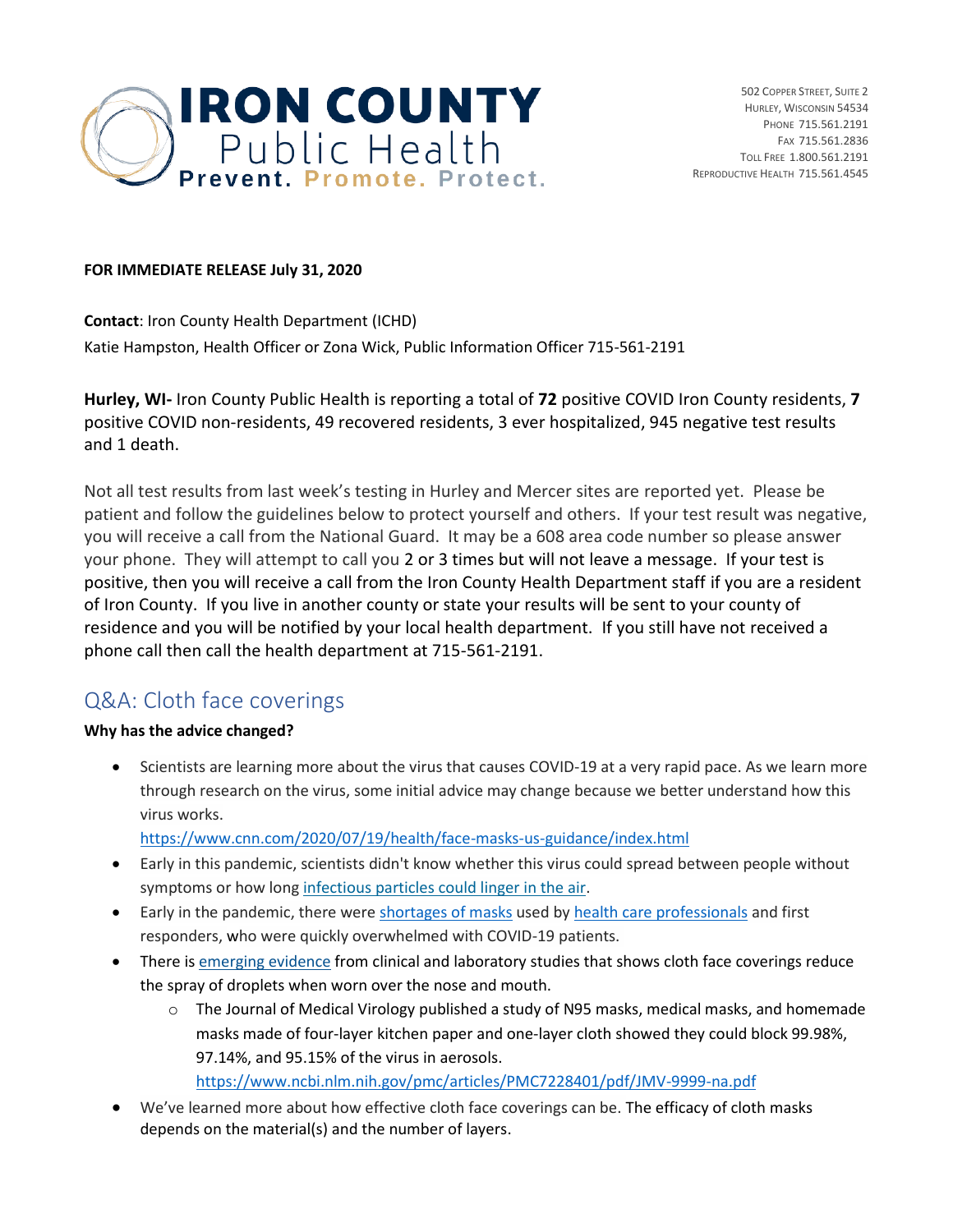$\circ$  A study published in the journal ACS Nano, found that combinations of various commonly available fabrics used in cloth masks can potentially provide significant protection against the transmission of aerosol particles.

<https://www.ncbi.nlm.nih.gov/pmc/articles/PMC7185834/pdf/nn0c03252.pdf>

• On April 3, 2020, the CDC recommended the voluntary use of cloth face coverings when in public settings where other physical distancing measures are difficult to maintain, especially in areas of significant community-based transmission. <https://www.cdc.gov/coronavirus/2019-ncov/prevent-getting-sick/cloth-face-cover.html>

## **Why do cloth face coverings matter?**

- Cloth face coverings help keep our economy open. They are one tool, along with social distancing, hand washing, coughing and sneezing etiquette, cleaning and disinfection of high-touch surfaces, and increased ventilation, which helps to reduce the spread of the virus. When we reduce the widespread transmission of the virus, more of the things we enjoy can stay open and reopen.
- It's not just people who are sneezing and coughing who can spread coronavirus. It's also people who don't appear to be sick. CDC's recommendation to use cloth face coverings is based on evidence suggesting that persons with COVID-19 can transmit the SARS-Cov-2 virus to others before they develop symptoms or have an asymptomatic infection (*[1](https://www.ncbi.nlm.nih.gov/pmc/articles/PMC7042844/)[,2](https://www.ncbi.nlm.nih.gov/pmc/articles/PMC7119514/pdf/mm6913e1.pdf)*).
	- $\circ$  This coronavirus is highly contagious. [COVID-19 is more contagious](https://www.cdc.gov/flu/symptoms/flu-vs-covid19.htm) among certain populations and age groups than flu.
	- $\circ$  It's easy to spread the coronavirus without any symptoms -- either from asymptomatic carriers [or pre-symptomatic carriers.](https://wwwnc.cdc.gov/eid/article/26/7/20-1595_article)
	- $\circ$  This virus has a long incubation period -- up to 14 days -- giving a wide window of opportunity for people to infect others before they even know they're infected.
	- $\circ$  People may be most contagious in the [48 hours before they get symptoms,](https://www.health.harvard.edu/diseases-and-conditions/if-youve-been-exposed-to-the-coronavirus) making unknown transmission possible.
- It is a simple, cheap, and effective intervention.
	- $\circ$  Wearing masks can reduce transmission of the virus by as much as 50%. Institute for Health [Metrics and Evaluation.](http://www.healthdata.org/news-release/new-ihme-covid-19-model-projects-nearly-180000-us-deaths)
	- $\circ$  Cloth face coverings are most likely to reduce the spread of COVID-19 when they are widely used by people in public settings.
	- $\circ$  A pre-print study showed that cloth face coverings, especially with multiple layers, may help reduce droplet transmission of respiratory infections. Study measurements indicate that 2 or 3 layers of highly permeable fabric, such as T-shirt cloth, may block droplets with an efficacy similar to that of medical masks, while still maintaining comparable breathability. <https://www.medrxiv.org/content/10.1101/2020.04.19.20071779v2.full.pdf>

## **What does the science say?**

• The cloth face covering helps prevent a person who is sick [from spreading the virus to others.](https://www.cdc.gov/coronavirus/2019-ncov/prevent-getting-sick/cloth-face-cover-guidance.html#recent-studies) It helps keep respiratory droplets contained and from reaching other people.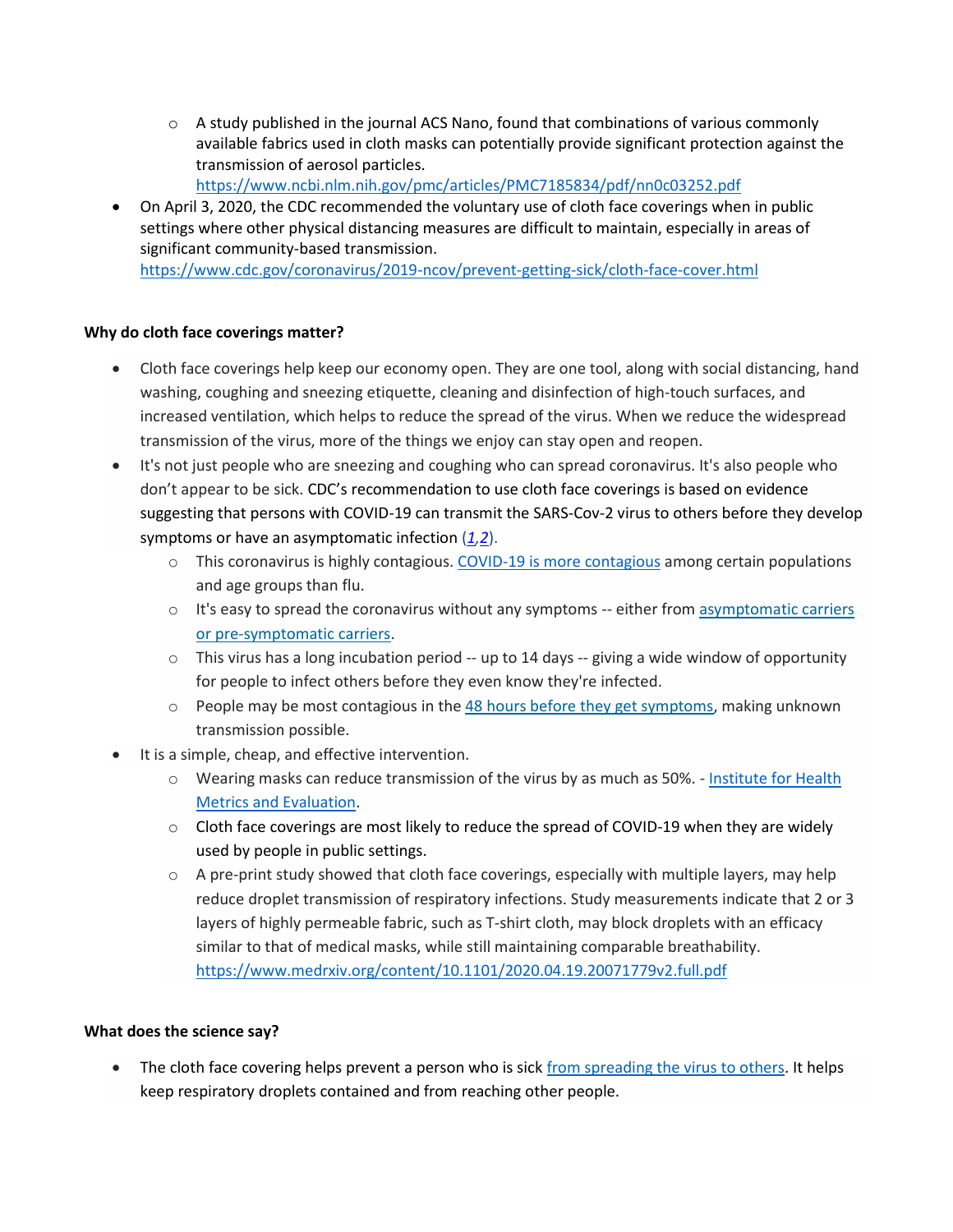- [Universal Masking to Prevent SARS-CoV-2 Transmission](https://secure-web.cisco.com/1rA_J5fSbHYdWXZpOG5h00ntD_x3571bC4VTvEGrNcDU_0SgSAWYMTsMQe2xXAAf6Sc1KxlZuibbhm_mWNaoWeZwHEbcuHIPj5R1VEn7TBKu5k7irSoYhgkNffF7zRVB5UkScBrFguVlloNLzFs_PNfDnr128wP-7lpFJogDeVcLnJCquRIvjkveYRWqlzzFYgFtb6k_MGOc9ihQ2QZAKL_tVWKHcdtsQm4hmzQ2lnps4bEZMlM-VAl-REsLOAGwAvMJB0RZ9U_Te2WfT93SCCQ/https%3A%2F%2Fjamanetwork.com%2Fjournals%2Fjama%2Ffullarticle%2F2768532)—The Time Is Now.
	- o Review article describing studies that have shown a significant protective effect of masks in health-care and non-health care settings.
- [Absence of Apparent Transmission of SARS-CoV-2 from Two Stylists After Exposure at a Hair Salon with a](https://www.cdc.gov/mmwr/volumes/69/wr/mm6928e2.htm?s_cid=mm6928e2_w)  Universal Face Covering Policy — [Springfield, Missouri, May 2020.](https://www.cdc.gov/mmwr/volumes/69/wr/mm6928e2.htm?s_cid=mm6928e2_w)
	- o Two symptomatic hair stylists. Both wore face coverings. 139 total clients and all wore face coverings.
	- $\circ$  No symptomatic secondary cases reported. 67 clients tested and all were negative.

#### **Can cloth face coverings cause health problems?**

- "There has not been any indication that putting a mask on and wearing a mask for a considerable period of time has any deleterious effects on oxygen exchange or anything like that," Fauci said. "Not at all."
	- $\circ$  Several studies and a number of statements by health officials show that people who wear cloth or surgical masks are in no danger of hypercapnia (i.e., excessive levels of carbon dioxide in the blood stream) or hypoxemia (i.e., low blood oxygen). For many years, health care providers have worn masks for extended periods of time with no adverse health reactions. The CDC recommends wearing cloth masks while in public and this option is very breathable. There is no risk of hypoxia, which is lower oxygen levels, in healthy adults. Carbon dioxide will freely diffuse through your mask as you breathe[. Debunked myths about face masks from Mayo](https://www.mayoclinichealthsystem.org/hometown-health/speaking-of-health/debunked-myths-about-face-masks?_sm_au_=iSVrM1MS1M02JsQpBLQtvK7BJGKjp) Clinic
- This is a good opportunity to talk to children about trauma, racism and discrimination, as well as the need for acceptance, understanding, and empathy regarding the reasons it may not be safe for everyone to wear a cloth face covering. Another opportunity for discussion is the topic of protecting the health of friends, stressing that it is important for people who are able to wear a cloth face covering to do whatever they can to protect people who are less able to do so. Make sure kids understand that it isn't their job to enforce wearing or not wearing face coverings.

For more information, check out this plan language resource: [Cloth Face Coverings in Schools What](https://www.dhs.wisconsin.gov/publications/p02711.pdf)  [Families Need to Know.](https://www.dhs.wisconsin.gov/publications/p02711.pdf) This resource is also available in [Hindi,](https://www.dhs.wisconsin.gov/publications/p02711hi.pdf) [Hmong,](https://www.dhs.wisconsin.gov/publications/p02711h.pdf) [Somali,](https://www.dhs.wisconsin.gov/publications/p02711so.pdf) and [Spanish,](https://www.dhs.wisconsin.gov/publications/p02711s.pdf) and is listed under "Tips for Staying Safe" on the [DHS COVID-19 Resources page.](https://www.dhs.wisconsin.gov/covid-19/resources.htm#tips-for-staying-safe)

## **If I wear a cloth face covering do I have to follow any other public health recommendations?**

• It's still important to stay home when sick or exposed to someone who tested positive for the virus that causes COVID-19, keep social distancing whenever possible and wash your hands frequently -- especially because you could [touch a contaminated surface](https://www.cnn.com/2020/03/18/health/coronavirus-surfaces-study/index.html) (like the front of your mask) and then touch your face when your mask is off.